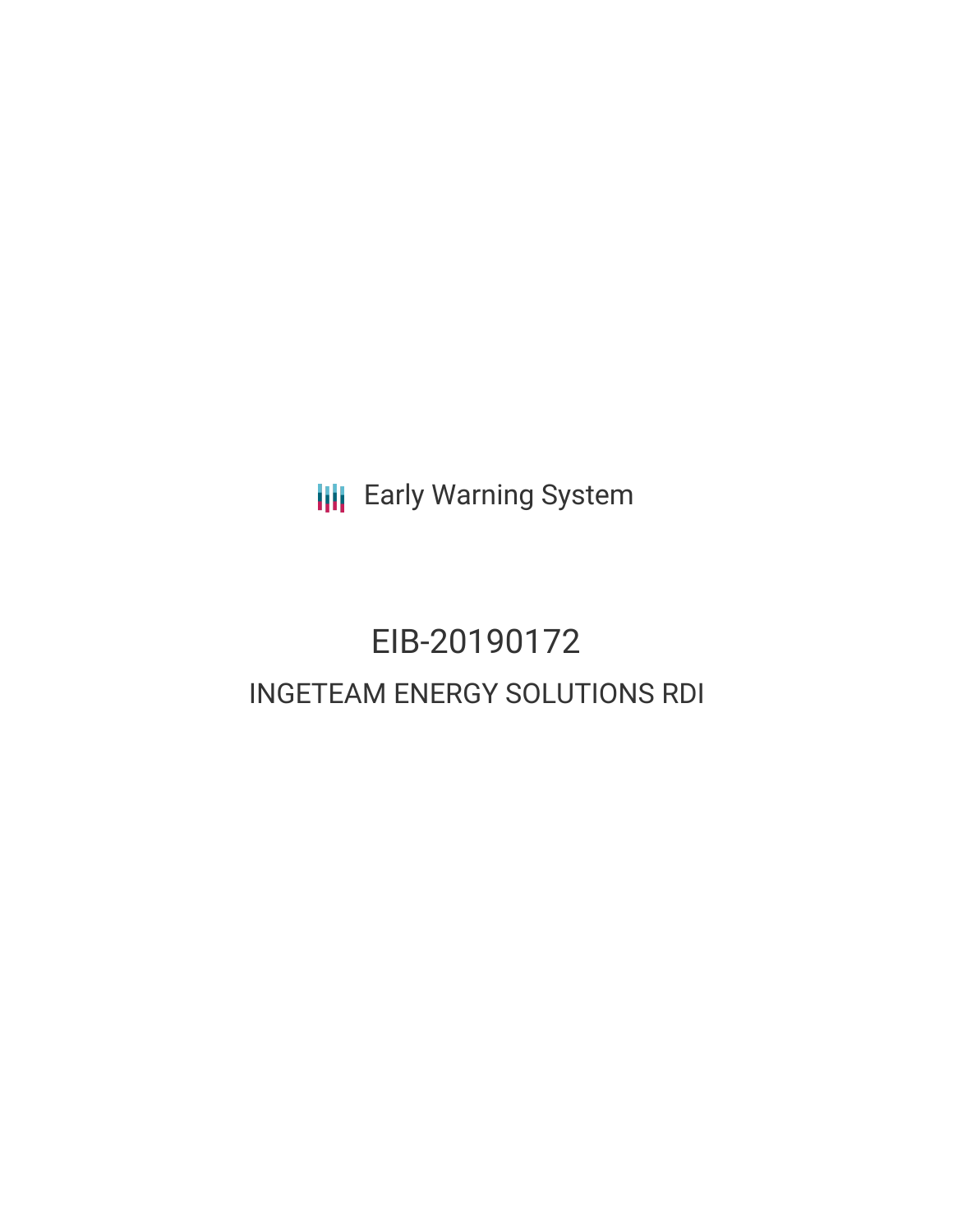### **Quick Facts**

| <b>Countries</b>               | Spain                          |
|--------------------------------|--------------------------------|
| <b>Financial Institutions</b>  | European Investment Bank (EIB) |
| <b>Status</b>                  | Proposed                       |
| <b>Bank Risk Rating</b>        | U                              |
| <b>Borrower</b>                | <b>INGETEAM SA</b>             |
| <b>Sectors</b>                 | Industry and Trade             |
| <b>Investment Type(s)</b>      | Loan                           |
| <b>Investment Amount (USD)</b> | $$78.45$ million               |
| <b>Loan Amount (USD)</b>       | \$78.45 million                |
| <b>Project Cost (USD)</b>      | \$160.26 million               |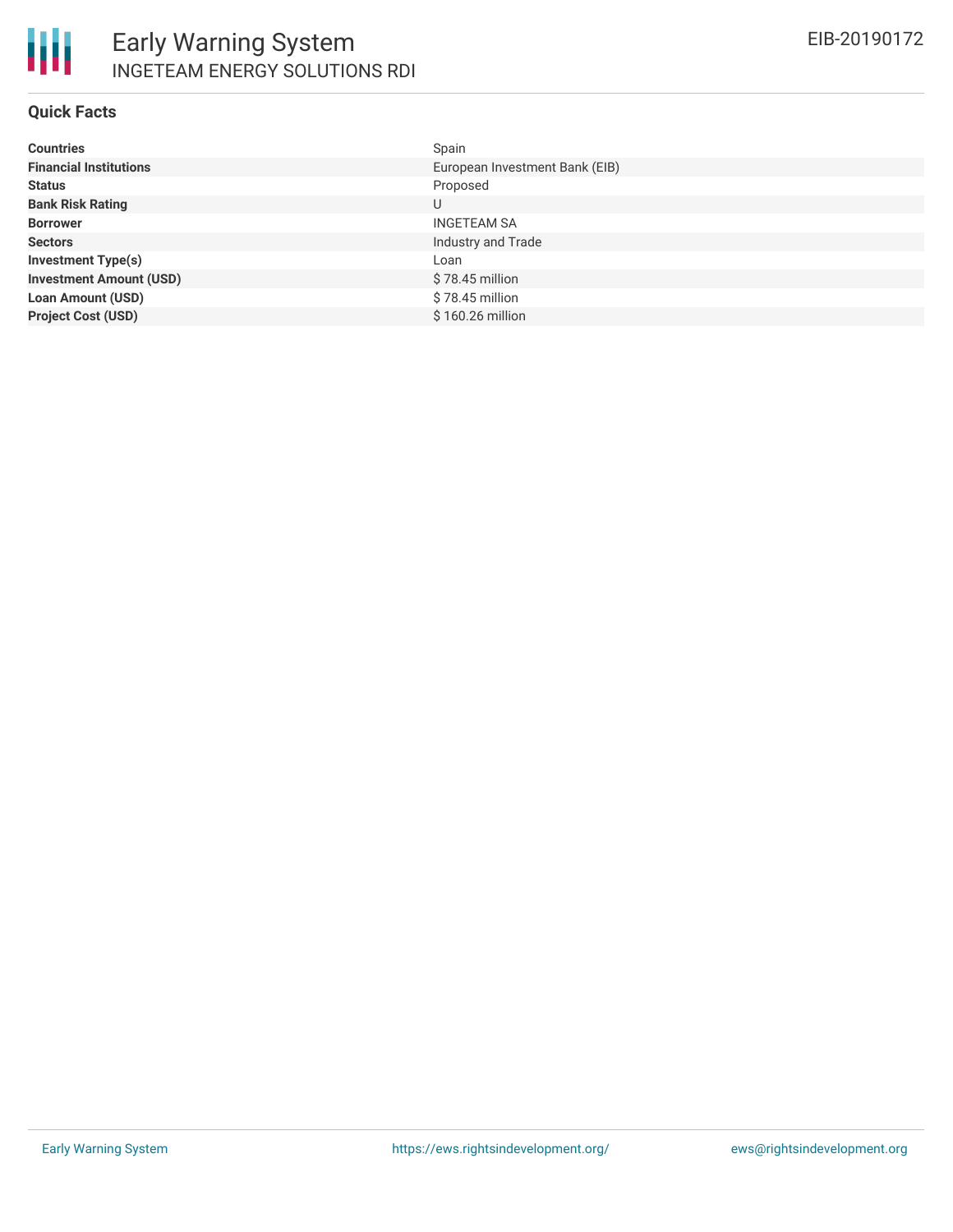

### **Project Description**

According to EIB website, the project will finance Ingeteam's investments in Research, Development and Innovation (RDI) to be carried out primarily in the promoter's RDI centre located in the technology park of Zamudio (Bilbao, Spain) in the period between 2019 and 2022. Planned activities and related expenditures will be carried out in the areas of renewable energy, electrical storage, smart grids, power transmission and electronics, which are at the core of the company's business strategy (re-focused on the energy transition, energy storage, electro-mobility, offshore wind and industry 4.0) and its global competitiveness.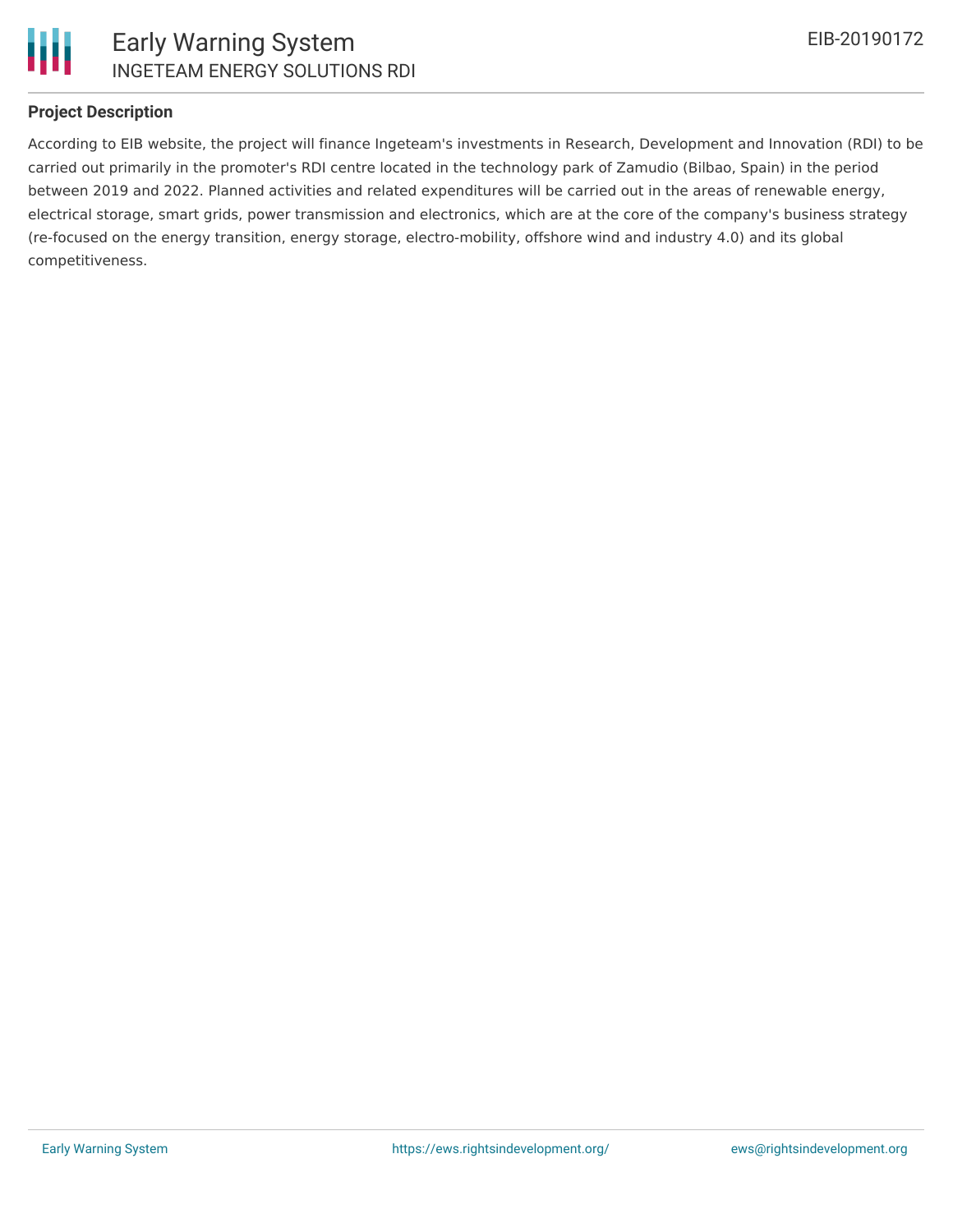### **Investment Description**

冊

European Investment Bank (EIB)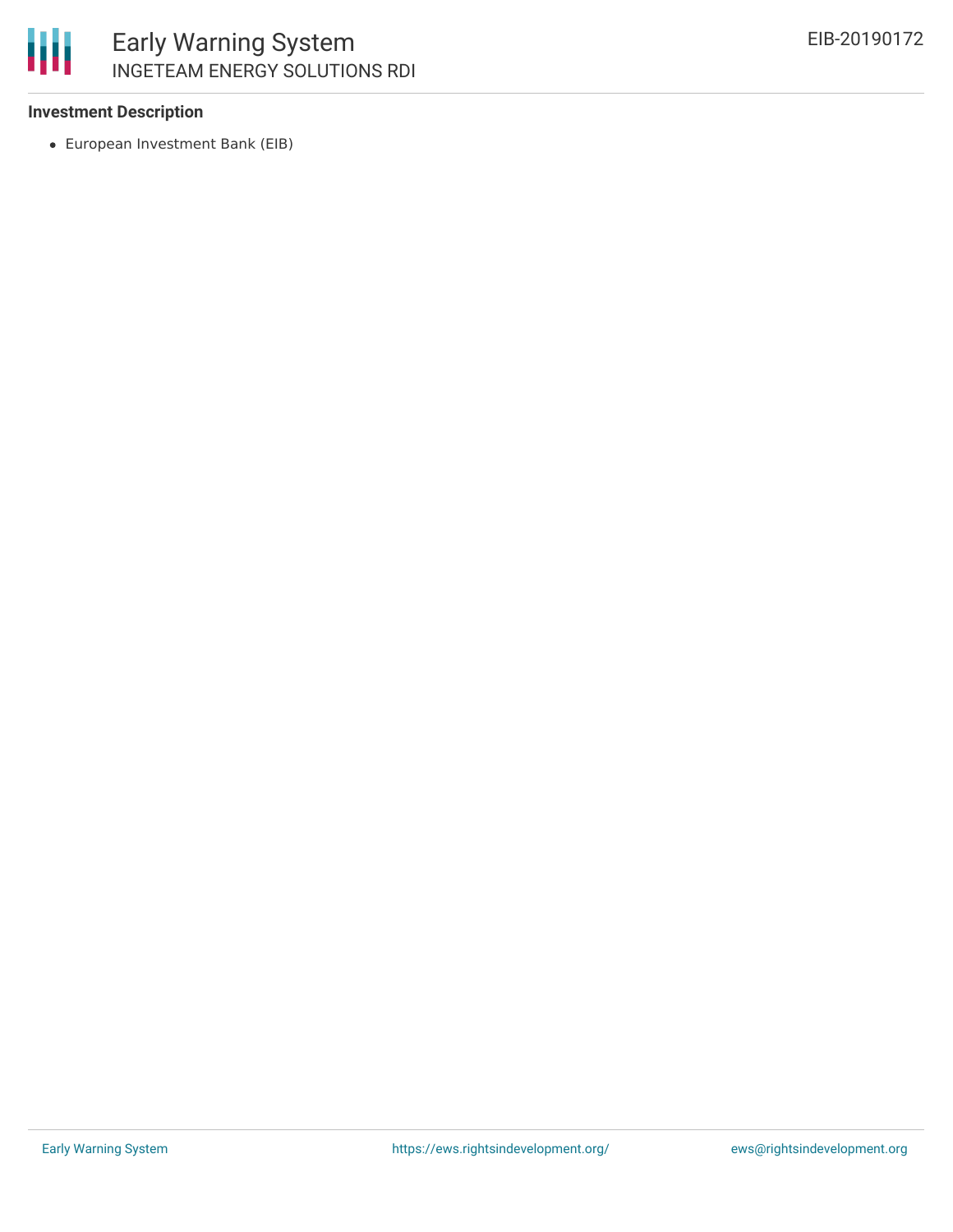

# 冊

### Early Warning System INGETEAM ENERGY SOLUTIONS RDI

| <b>Private Actor 1</b> | <b>Private Actor</b><br>Role | <b>Private Actor</b><br>Sector | <b>Relation</b> | <b>Private Actor 2</b> | <b>Private Actor</b><br>2 Role | <b>Private Actor</b><br>2 Sector |
|------------------------|------------------------------|--------------------------------|-----------------|------------------------|--------------------------------|----------------------------------|
| $\sim$                 | -                            |                                | $\sim$          | Ingeteam SA            | Client                         |                                  |